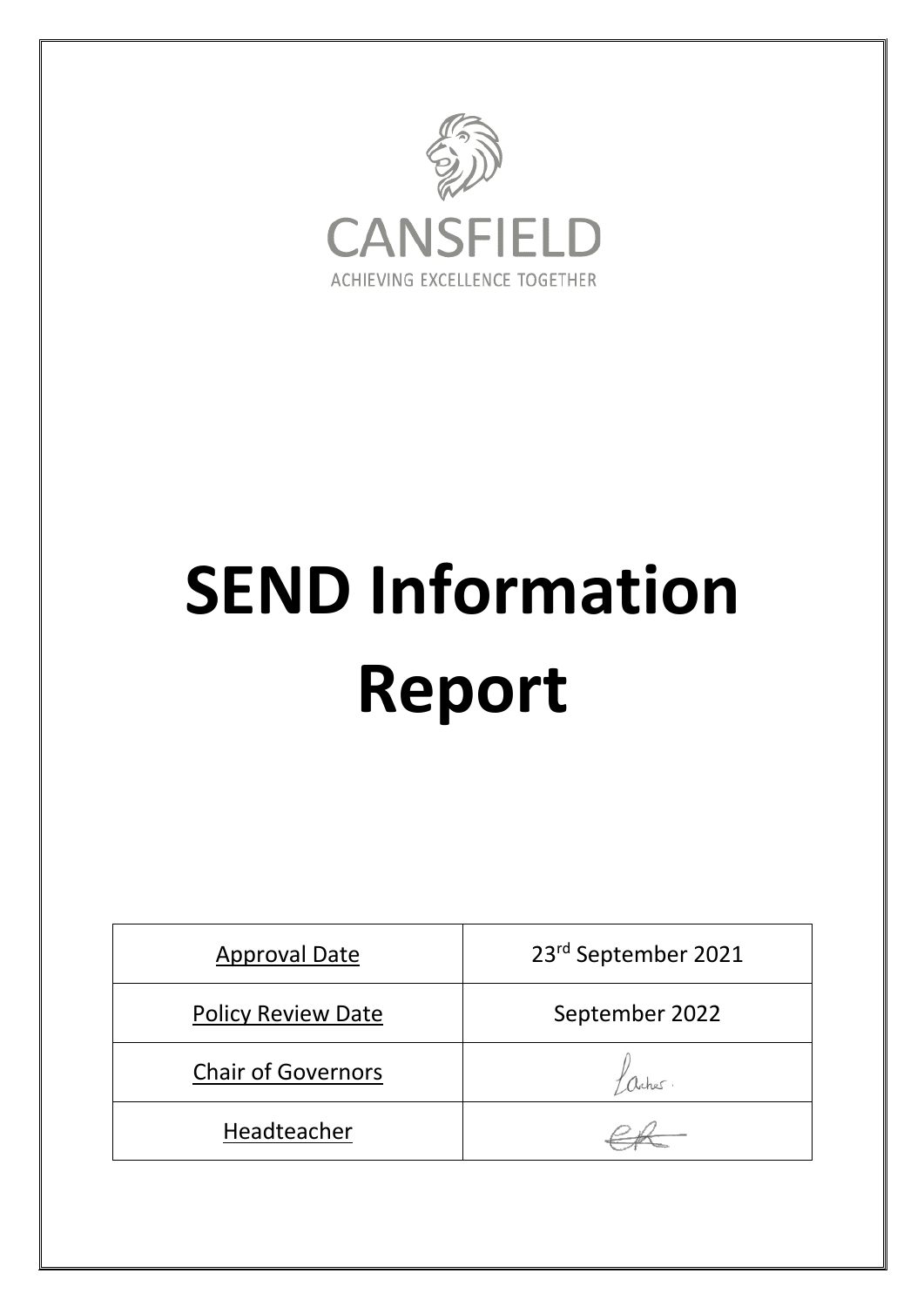# **1. Compliance**

The Special Educational Needs (SEN) and Disability Information Report complies with:

- Section 69(2) of the Children and Families Act 2014.
- Regulation 51 and schedule 1 of the Special Educational Needs and Disability Regulations 2014.
- Paragraph 3, section 10 of the Equality Act (2010).
- The Disability Discrimination Act (1995, 2005).
- The Disability Equality Duty (2006).
- The SEN and Disability Act (2001).
- SEND and Disability Act 2011 (SENDA).
- SEND Code of Practice 0 25 (2014).
- Children and Families Act (2014).
- School's SEND Information Report Regulations (2014). See Wigan LA's High Expectations for All Documentations at http://www.wigan.gov.uk/Resident/Education/Special-Educational-Needs-and-Disability/Information-for-professionals/High-Expectations-for-All.aspx.
- Statutory guidance on supporting pupils at school with medical conditions (April 2014).
- The National Curriculum in England Key Stage 3 and 4 framework document (Sept 2013).
- Safeguarding Policy.
- Accessibility Plan.
- *Teachers' Standards* (2012, Updated in 2021).

#### **2. Stakeholder Contribution**

The questions and responses in this SEND Information Report have been compiled during meetings with the SENCO, staff, Governing Body, parents / carers and pupils. We would like to thank everyone for their valid input and support.

#### **3. How will myChild's Needs be Identified?**

All children are entitled to receive help according to their needs. Most children have had their additional educational needs identified before they reach high school. The areas of need are:

- Cognition and learning including specific learning difficulties / dyslexia (literacy) and moderate learning difficulties (across a range of subjects and areas)
- Social, emotional and mental health
- Sensory / physical and / or medical
- Communication and interaction.

#### **4. On Entry**

In addition to liaison with primary schools to gather information, all Year 6 Key Stage results are passed to Cansfield High School as pupils transfer from their primaries along with any SEND files. During their first term, if appropriate or needed, some pupils are given standardised reading and spelling tests as well as the full range of progress tests. Pupils with reading, spelling or numeracy scores below expected levels will be immediately identified for learning support strategies within the English and Maths Faculties. We will also ask every student to sit a Cognitive Ability Test (CAT) to ensure we have a full and clear picture of a student's abilities and their needs.

Your child's needs may warrant inclusion on the school's SEND Register and the creation of a Pupil Passport, whose purpose is to ensure any identified needs are collated and shared with teaching staff. This document is reviewed termly to ensure that it is up to date and that all pupils' needs are being communicated and met. The register is monitored by the SENCO and the school's Governing Body. There are two categories on the Register: those requiring additional SEND Support and those in receipt of an Education, Health and Care Plan (EHC Plan).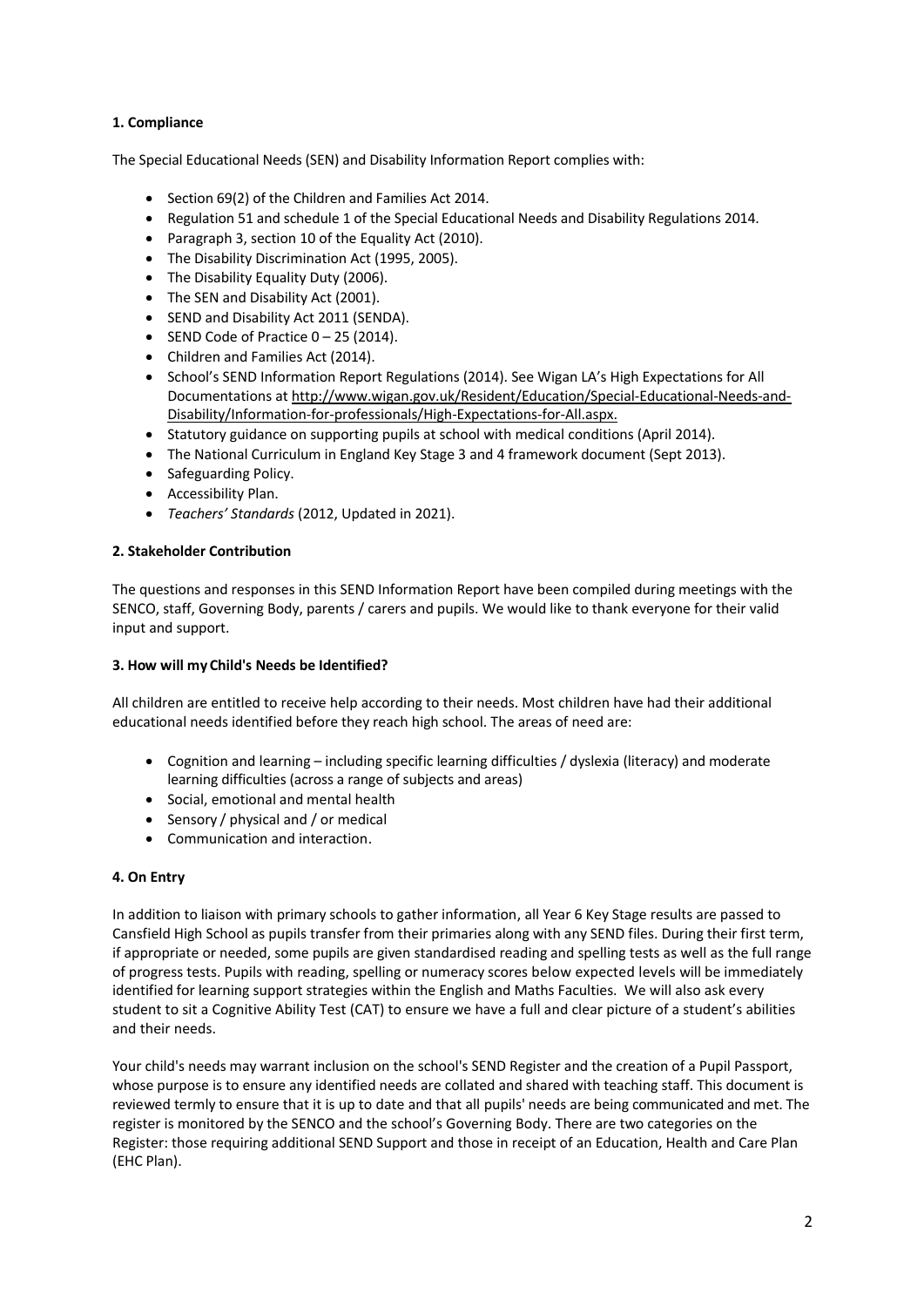Parents will be informed via discussion about any precise interventions or assessments to be delivered throughout the academic year. All Pupil Passports are provided to parents after each update to ensure full and clear communication with parents.

Your child's progress can be discussed with the SENCO at any point.

#### **5. What Should I do if I Think my Child / Young Person may have Special Educational Needs?**

If you think that your child may have a special educational need you can contact the SENCO for further discussion.

All pupils will in Key Stage 3 sit progress tests, alongside their subject assessments. Pupils identified as working below expected levels or those with identified SEN will sit reading and spelling tests annually to track and monitor progress and ensure that effective and timely intervention is delivered.

Additional reading and spelling testing is carried out periodically for pupils receiving specific interventions to ensure personalised monitoring, tracking and progression. Teacher data, following assessment points, is also scrutinised by the SENCO to track pupil progression across all subject areas.

Where additional learning, physical, or social, emotional and health needs have been identified, the SENCO, alongside pastoral heads of year, parents and pupils, will engage the relevant external agencies for additional assessment and support.

Our aim will always be to support pupils through quality first teaching and inclusive classroom practices, and by designing a curriculum that meets the needs of our pupils. Most children have their needs met in the classroom through quality first teaching. For those with additional needs, they often have those met through tailored quality first teaching strategies specifically designed to meet those identified needs. Personalised programs designed to support pupils will be done through developing strategies of classroom support.

Our aim will always be to minimise withdrawal from lessons for intervention programmes, where possible these will be delivered through the classroom with their teacher. However, any withdrawal from lessons will be done as a personalised intervention programme and this will be discussed with parents and the pupils, and will be for a specific purpose and be time limited.

For a child in receipt of an EHC Plan, we follow the advice in accordance with Wigan Local Authority and individual Education and Health Care Plan guidelines. This might involve tailored or a higher level of support in the classroom for some of the time, which will be delivered through reasonable adjustments and quality first teaching strategies, specialist teaching, support from learning coaches and occasional withdrawal from lessons.

#### **6. My Child has a Disability. How will Cansfield High School Cater for their Needs?**

As a school we are committed to providing premises that are suitable and sufficient for all educational purposes and give access to a broad and balanced curriculum for all pupils irrespective of special need and / or disability.

Cansfield is committed to a programme of action, evaluation and review which will improve access to the curriculum for pupils with special needs and / or disabilities. This plan operates alongside the school's SEND Policy and is consistent with it in terms of principles and approaches to resourcing. A full plan outlining our ethos and provision for staff and pupils with disabilities can be found in the Accessibility Plan on our website.

# **7. What Provision is Available for Pupils with Social, Emotional and Mental Health Needs?**

Improving emotional and social development is key to maximising the nurturing provision the school offers. Social, emotional and mental health needs (SEMH) are wide ranging, complex and personal to the individual.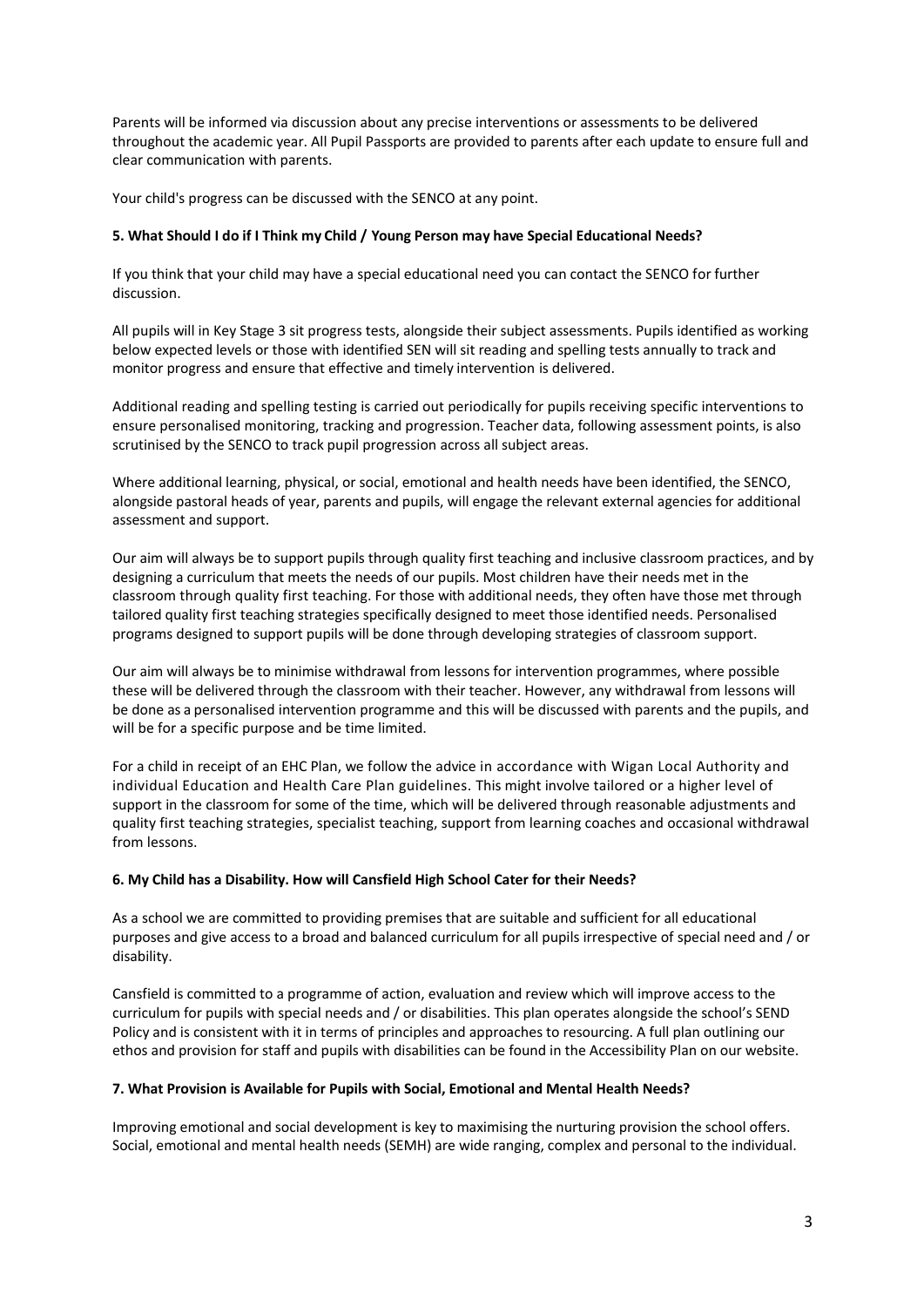Within school we use multiple identification methods to explore our pupils' needs holistically, identifying areas of strength and development. This information is then used to offer personalised support for individuals and groups of pupils according to their precise needs. Pupils will be working on a range of different targets whilst forming positive relationships based on trust, understanding and respect.

Cansfield High School offers one to one counselling and mental health services for both staff and pupils and this service can be referred into by the SENCO or the pastoral team. Pupils with specific identified needs also access services to support them with sensory needs or to develop self-regulation skills, allowing them to flourish in the classroom.

Our highly skilled SEND and pastoral teams support each pupil's social and emotional development through short and long term interventions, close work with families and through providing a rewards system that enables pupils to achieve goals and targets. All pastoral staff are fully qualified Mental Health First Aiders, who can support pupils who have any immediate needs.

The school has an anti-bullying strategy in place which is reviewed in staff meetings. Bullying is addressed through restorative practice by group staff. Where bullying continues, parents and carers become involved and incidents are followed up with the pastoral team.

We work closely with parents, pupils, the pastoral team and external agencies such as Educational Psychology, Targeted Educational Support Services and CAMHS to ensure a 'wrap around' approach to each pupil's needs in order for them to thrive.

## **8. My Child has an Education and Health Care Plan. How will this be Reviewed?**

The Annual Review ensures that, once a year, the parents, the pupil, the Local Authority, the school, and all the professionals involved consider both the progress the pupil has made over the previous 12 months and whether any amendments need to be made to the EHC Plan. Other contact times throughout the year are made with the SENCO, parents and pupils to check on progress made according to the plan. It is a way of monitoring and evaluating the continued effectiveness and appropriateness of the EHC Plan.

#### **9. What will Happen during an Annual Education and Health Care Plan Review?**

The Annual Review should aim:

- To assess the pupil's progress towards meeting the objectives specified in the EHC Plan and to collate and record information that the school and other professionals can use in planning their support.
- In the case of the first Annual Review, to assess the pupil's progress towards meeting targets agreed and recorded in the Pupil Profile, or its equivalent, following the issuing of the EHC Plan; and in the case of all other reviews to assess progress towards the targets in the Pupil Passport, or its equivalent, set at the previous review.
- To review the special provision made, including appropriateness of special equipment provided, in the context of the National Curriculum and assessment and reporting arrangements. Where appropriate, school will provide a profile of current levels of attainment in basic literacy, numeracy and a summary of progress achieved in other curriculum areas, including the National Curriculum.
- To ensure that, where the EHC Plan involves a modification or disapplication of the National Curriculum, the school should indicate what special arrangements have been made for the pupil.
- To consider the continuing appropriateness of the EHC Plan in the light of the pupil's performance during the previous year, and any additional special educational needs which may have become apparent in that time, and thus to consider whether to cease to maintain the EHC Plan or whether to make any amendments, including any further modifications or disapplication from the National Curriculum.
- To set new targets for the coming year, if the EHC Plan is to be maintained. Progress towards those targets can be considered at the next review meeting.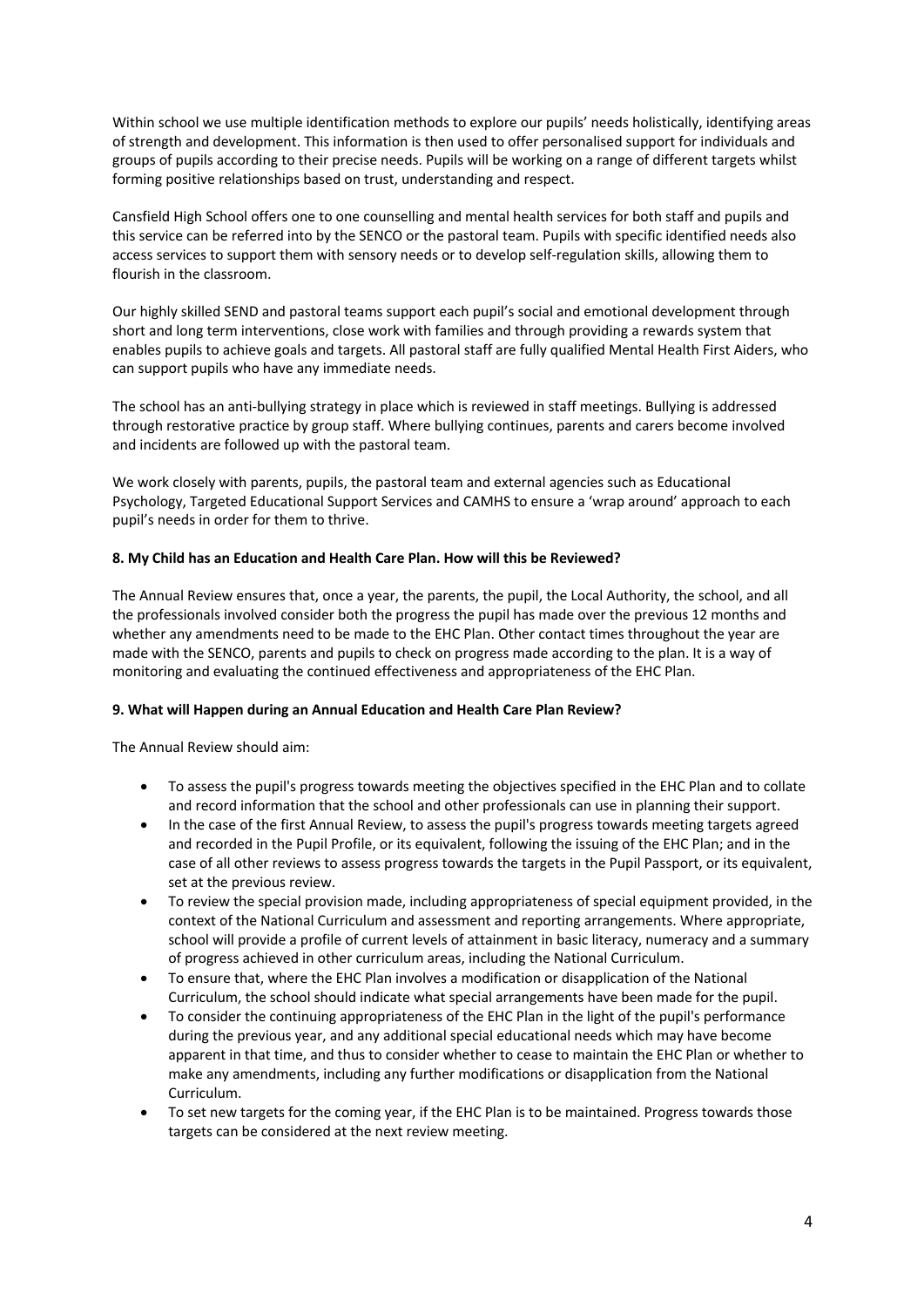#### **10. How will myChild's Additional Needs be Shared with Teaching Staff?**

Children on the SEND Register have a Pupil Passport outlining the following: pupil needs, current academic progress, strengths and weaknesses, teaching strategies, targets and exam access arrangements.

Both the SEND Register and Pupil Passports are shared with teaching staff regularly to ensure information has been communicated and acted upon. Pupil Passports are a working document, and are generated on demand based upon up to date data, they will be reviewed termly by the SENCO and teaching staff to ensure they remain relevant.

In accordance with the school's Safeguarding, Child Protection and Early Help Policy, all pupil data and personal information will not be shared or discussed unless it is professionally pertinent to do so and in line with the policy.

#### **11. How will the Curriculum be matched to myChild's Needs?**

Shortly after pupils arrive at Cansfield in Year 7 they will sit a series of tests including GL Progress Tests and a CAT test. In addition, many subjects will have their own baseline tests. Test diagnostic data in conjunction with information from primary schools and SAT Scaled Scores will be used to ensure pupils are stretched and challenged in the classroom. Year 7 are taught on a form basis and as such are mixed ability, any students who are working significantly below age related expectations will experience a bespoke curriculum aimed to bridge the gap between Key Stage 2 and Key Stage 3.

The curriculum is differentiated according to need and ability ensuring all children can access all subjects and take pride in their achievements. At Key Stage Four, we operate an open options system, with the full range of subjects being open to all pupils. Any concerns about the curriculum for your child can be discussed with the SENCO or pastoral staff.

# **12. How are the School's Resources Allocated and Matched to Children's / Young People's Special Educational Needs?**

The school receives an additional amount - 'the notional SEN budget' - over and above core funding. We use this funding to meet pupil need through the provision of high quality teaching and pastoral staff. If necessary, we will approach the Local Authority when we find a pupil has a higher level of need to request additional funding through the Education and Health Care Plan process. We aim to make learning accessible to all pupils by using our budget to provide high quality training, experienced specialist Learning Coaches, purchasing differentiated resources and specialist equipment as appropriate.

#### **13. How is the Decision Made About what Type and how Much Support my Child will Receive?**

'A child or young person has special educational needs if they have a learning difficulty or disability which calls for special educational provision to be made for them (Section 20). Special educational provision is provision that is additional to or different from that which would normally be provided for children or young people of the same age in a mainstream education setting (Section 21).' *Children and Families Act* (2014)

School follows the graduated approach to SEND provision. This is a cycle of assessment: plan, do, review.

Where there are concerns about a pupil not making expected progress following quality first teaching, concerns are raised and referred to the SENCO. The SENCO role is to inform teachers of the appropriate strategies and tools to enable a pupil to overcome difficulties and make progress. A cycle of bespoke strategies are implemented in the classroom by the teacher and monitored for their impact. Additional interventions, through literacy and numeracy support, may also be put in place.

If, after high quality first teaching and differentiation, a pupil's progress continues to be limited, the pupil can be assessed by the SENCO and plans may be drawn up for classroom intervention or support strategies to be implemented. Progress will be reviewed regularly and parents will be fully informed.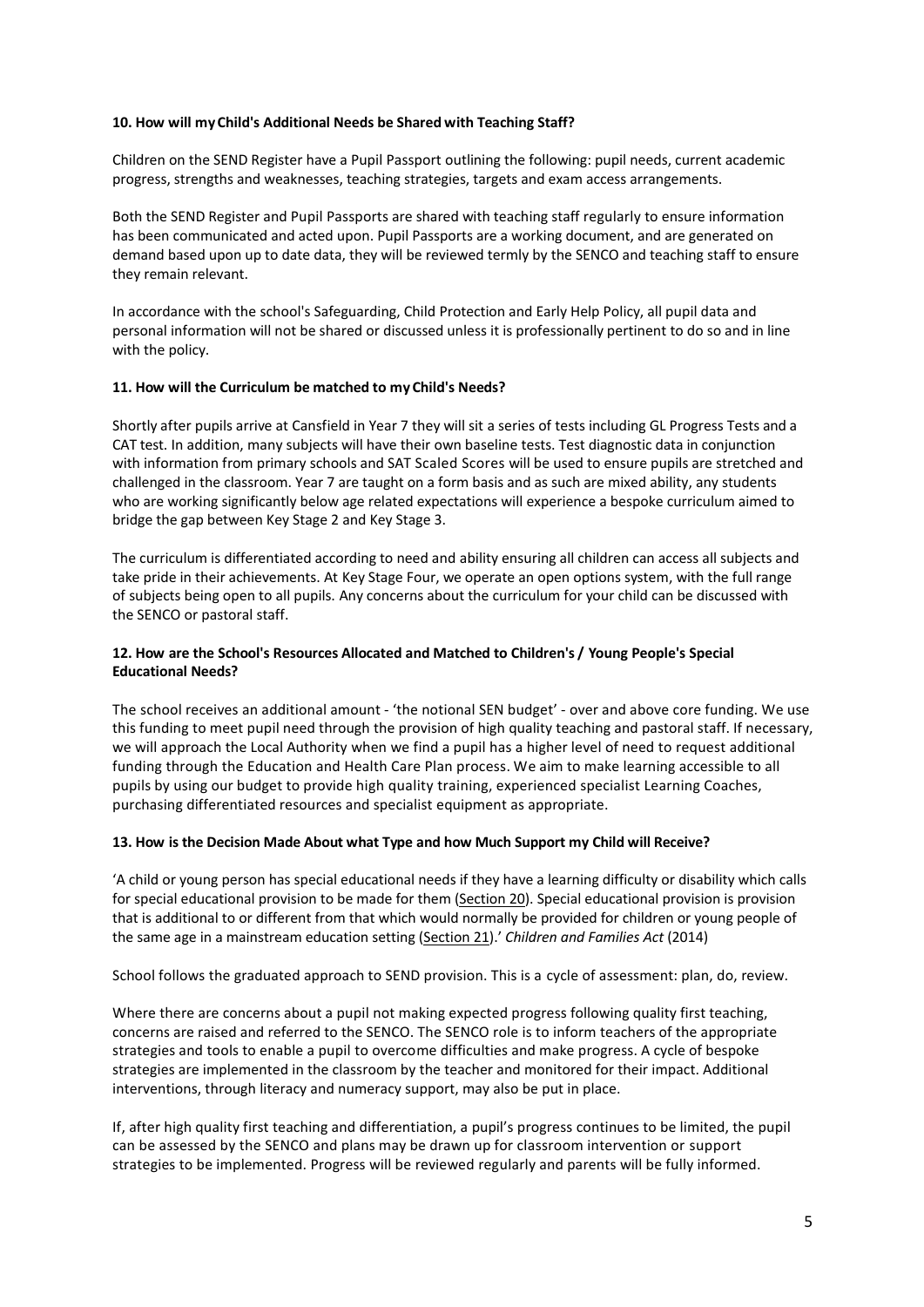It may be necessary to seek advice from outside specialists if a pupil's progress continues to give causes for concern. Again, parents / carers can expect to be involved in the process.

Learning Coaches form a key part of the SEND team, however they are not used as one to one support within the classroom. Learning coaches will work with a classroom teacher and SENCO to make the curriculum accessible, their allocation is to classes and will be determined by the needs of the students.

All teachers have access to the SEND Register and are given advice of the best strategies to use with individual pupils, including detailed Pupil Passports.

The SENCO and members of SLT meet regularly to discuss progress of pupils and to review the SEND Register. We use all available data, academic and pastoral, as the basis for our decisions, as well as advice from teachers, pastoral managers and parents. We hold reviews of pupil's work and listen to their point of view.

## **14. How do you Assess and Evaluate the Effectiveness of the Provision you make for Children and Young People with SEN and Disabilities?**

- Progress of all pupils including those with an SEND is monitored termly in line with school assessment procedures. Internal tracking systems are used to highlight progress of individuals as well as identified groups.
- Progress data is shared with parents three times each year, in written format as well as face to face at parents' evenings.
- Additional questions or concerns can always be dealt with by contacting the SENCO.

## **15. How will I be Informed about how my Child is doing and how do you Help me to Support my Child's Learning?**

We aim to keep parents closely informed about the progress your child is making.

Pupils with an EHC Plan will be invited to an Annual Review meeting. There are Parents Evenings for all year groups. There are regular progress reports sent home.

# **16. Other Situations mayArise where it is Necessary to Contact Home:**

- To arrange an Annual EHC Plan Review or discuss issues from a current Statement or EHC Plan.
- To request parental permission for specialist assessment of a pupil.
- To discuss new / arising issues regarding a pupil's conduct or academic need.
- To discuss case notes following external intervention from a service e.g. Speech and Language Service.
- To share key intervention strategies planned with parents via letter.
- To informally 'check-in' with parents regarding their child's needs and progress.
- Parents receive termly progress information.
- There are informal curriculum evenings for all year groups where parents can learn more about the school curriculum and approaches to home learning.

#### **17. How will SEND Provision be Delivered?**

Following identification of learning needs, the SENCO will initiate personalised intervention pathways. Interventions may include:

- Targeted literacy and numeracy support is delivered to identified pupils by timetabling to ensure specialist staff are working with the pupils who most need their support.
- Year 7 Catch Up Premium literacy / numeracy classes through specialist teaching.
- A bespoke Key Stage 3 bridging curriculum has been designed and will be delivered to identified pupils by timetabling.
- Specialist literacy and numeracy catch-up support via software provision, IDL.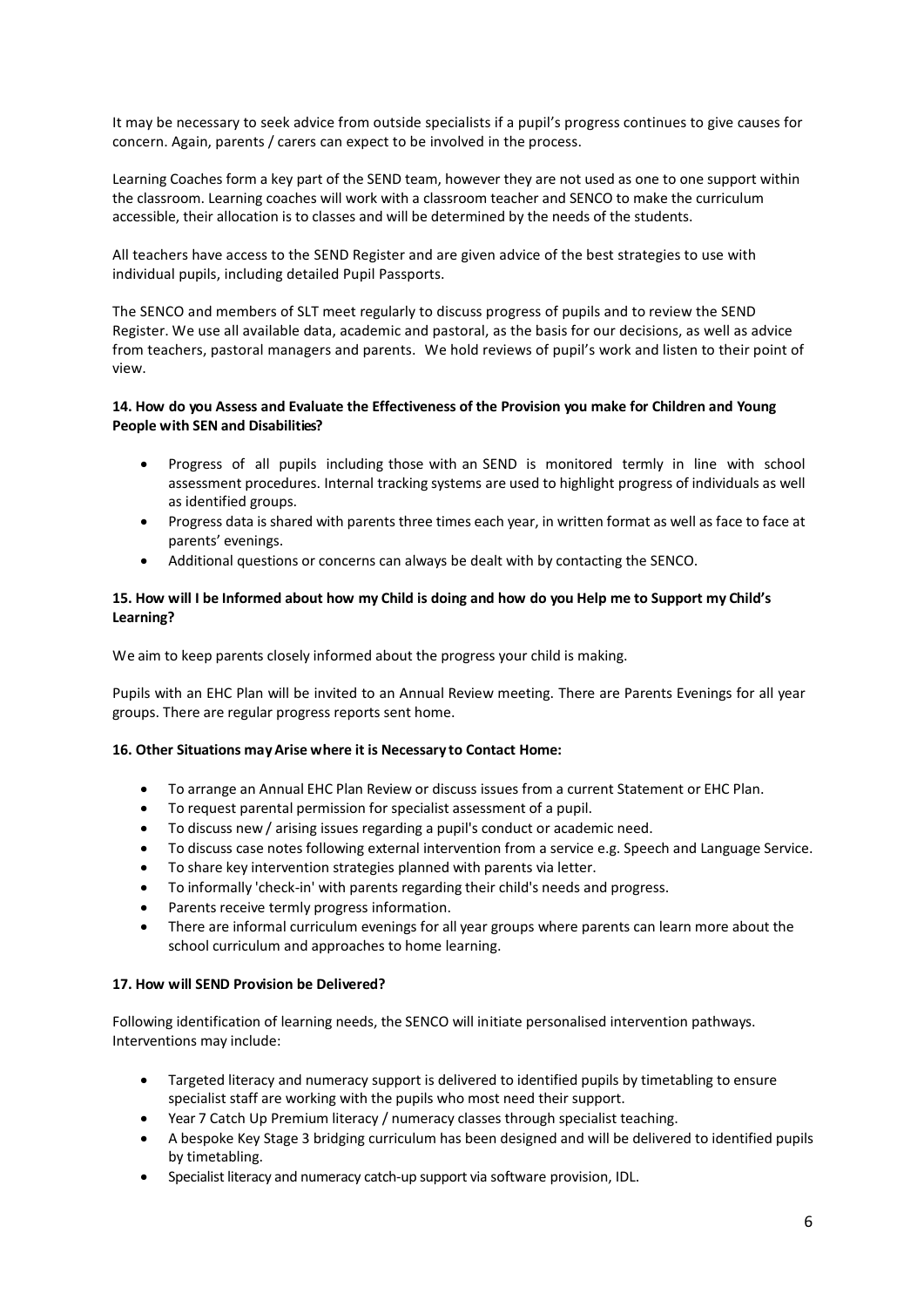- Specialist teacher or Learning Coach support or withdrawal to work on individualised programmes including:
	- o Read Write Inc. 'Fresh Start' programme to develop phonic awareness, reading and comprehension skills
	- $\circ$  Learning Coach withdrawal to work on individualised programmes covering fine and gross motor coordination and handwriting difficulties.
	- o Sensory needs and self-regulation skills developed through 'Zones of Regulation' to support students in understanding and regulating their emotions
- External Agency Involvement such as: Educational Psychology, Specialist Sensory Education Team (for pupils with Hearing or Visual Impairments), Physiotherapy, Occupational Therapy, Speech and Language Therapy and the Targeted Educated Support Service (TESS Team).
- In class Learning Coach support.
- Out of class small group targeted support with a specialist teacher or Learning Coach to focus on specific skills.

## **18. What Staff Specialism / Expertise in SEN and Disability do you have?**

Teaching and support staff are experienced in working with children with a range of SEND needs including ASD, ADHD and specific learning difficulties including dyslexia. Learning Coaches are qualified to TA Level 2 / Level 3 or HLTA level.

The SENCO has the National Award for SENCO qualification, alongside the Headteacher who has both the National Award for SENCO qualification and the Advanced SENCO Award. This is in addition to 6 teachers across the school who have also gained this qualification as part of their professional development.

## **19. What Arrangements are made for Support to the Pupil During Exams?**

The school works within the examination board guidelines to put into place access arrangements that are appropriate and meet the needs of the individual pupil. The SENCO refers pupils to an external and appropriately qualified agency to test for examination concessions. The exam boards insist that the arrangements granted are 'the normal way of working' for the pupil.

#### **20. What Training are Staff Supporting Pupils with SEND having?**

All training needs are identified through annual appraisal reviews with staff. Wigan LA provide a range of training courses and packages to offer the full variety of SEND training opportunities.

In addition, the SENCO delivers regular whole school SEND training through an extensive CPD programme dependant on identified needs. The Learning Coaches attend school training as appropriate and access training from the Local Authority each term.

#### **21. How will myChild / Young Person be Included in Activities Outside the Classroom, Including School Trips?**

As an inclusive school, all activities are available to all pupils. All pupils are encouraged to take part in activities including school trips. Support will be provided as in any classroom based activity.

#### **22. What other professional agencies might be involved in my child's development?**

When it is considered necessary, colleagues from the following Local Authority support services will be involved with SEND pupils:

- Targeted Education Support Service
- Educational psychologists
- Health specialists
- Speech and language therapists
- Physiotherapists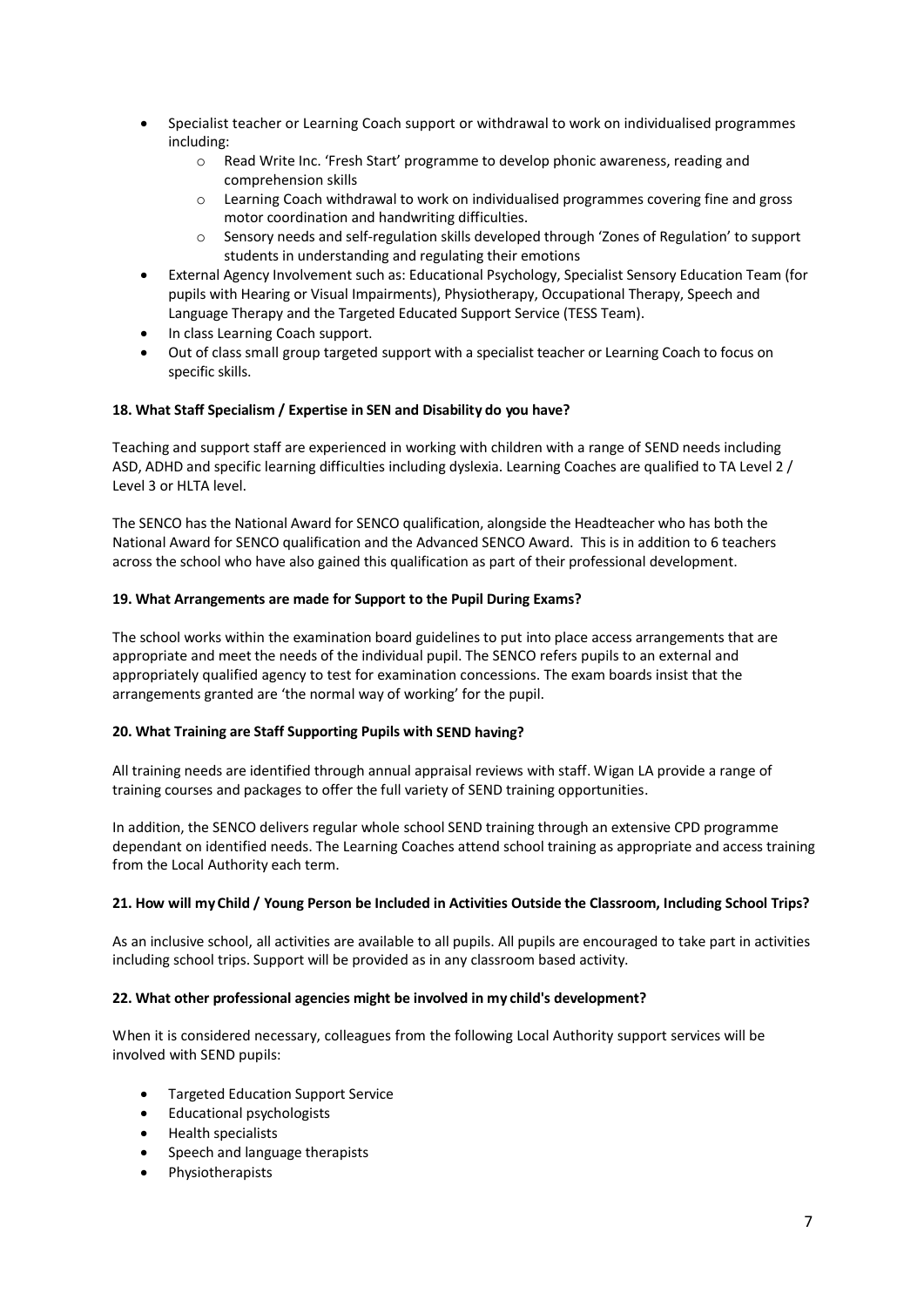- Occupational Therapists
- Hearing impairment services
- Visual impairment services
- Autism Outreach
- **Startwell**
- **CAMHS**
- Specialist school outreach support for pupils with more complex or medical needs

We also work closely with other Local Authorities to support our children who may live out of borough.

In addition, important links are in place with the following organisations:

- The Careers Advisory Service
- The Local Authority
- Specialist Services
- Attendance Development Officer
- Social Services

External agency support will only be delivered in accordance with the SEND Code of Practice and following detailed discussions between the SENCO, parents / carers and pupils. Parent / carer consent is always sought before inviting external agency support.

## **23. How do you Manage Safe Keeping and Administration of Medication?**

Medications and medical support for pupils is outlined in the Supporting Pupils with Medical Needs Policy.

## **24. How do you Work with the Family to Draw up a Care Plan and Ensure that all Relevant Staff are Aware of the Plan?**

Medical support for pupils, including drawing up and maintaining Health Care plans, is outlined in the Supporting Pupils with Medical Needs policy.

# **25. What Support will there be for my Child's / Young Person's Overall Wellbeing?**

Cansfield is proud of its pastoral care. Any concerns will be addressed as quickly as possible. You can contact any of the team:

- by phone: 01942 727391
- via e-mail: enquiries@admin.cansfield.wigan.sch.uk
- in person: please ring for an appointment

Any sensitive issues will be dealt with by the pastoral team in accordance with our safeguarding procedures.

# **26. What Happens when my Child Requires Support during Unstructured Time?**

There are a wide variety of clubs and sporting activities at lunchtime and after school which are open to everyone. The school has a Library, which is available for pupils to use at lunch time, as well as Year group drop-ins run by the Pastoral Heads of Year.

For pupils who require a quieter space, there is a nurture club running every lunch time. The purpose of the club is to support pupils in a calmer environment and will focus on developing sensory and social communication skills.

There are also peer supporters (PALS) who will work with pupils on their reading skills in a supportive environment. Every new Year 7 form is allocated PALS to help them settle into a new school routine and to get know their new environment. These PALS will remain a support for the first year.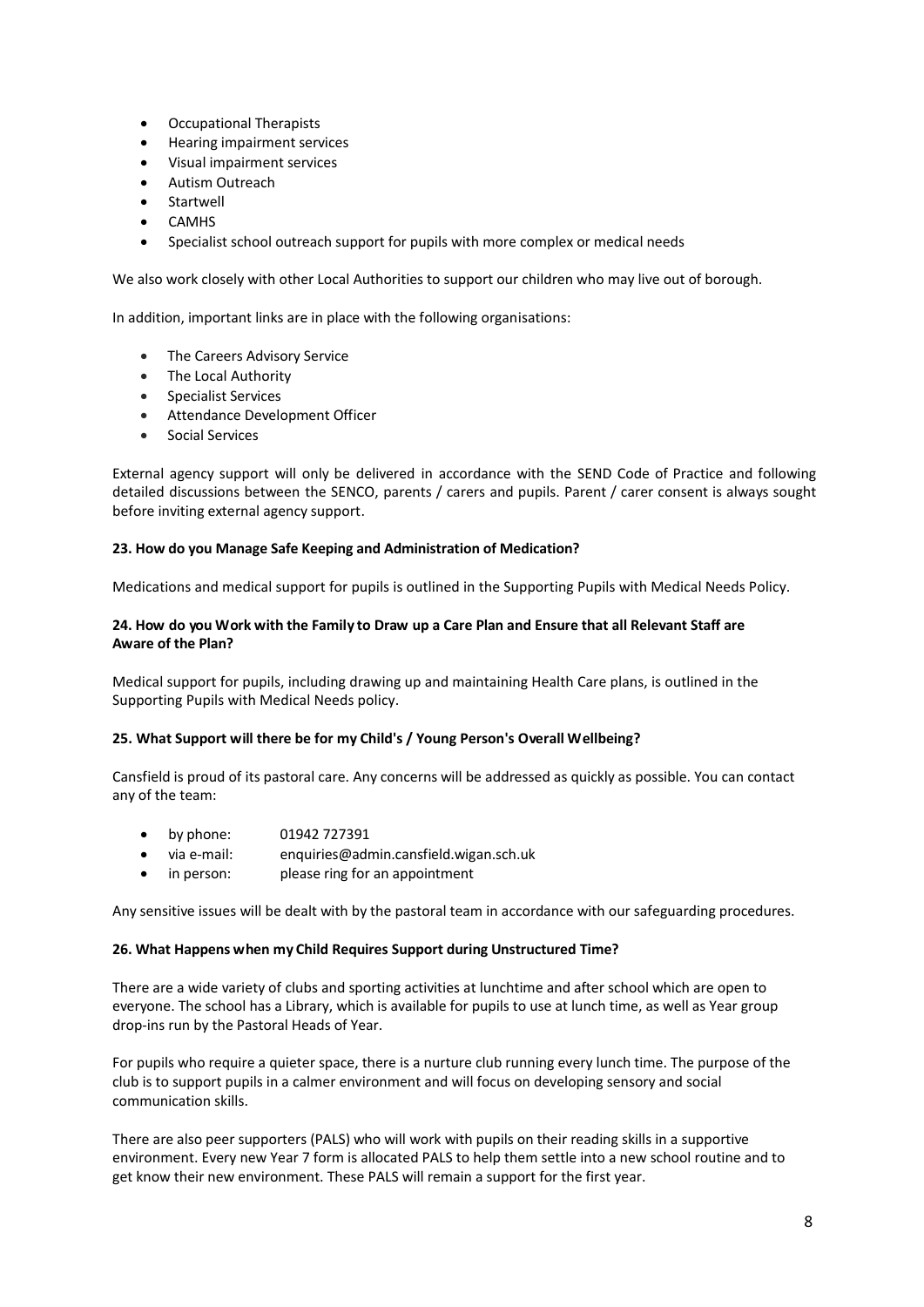#### **27. How will School Support my Child when there are Behavioural, Social or Emotional Problems?**

A range of behaviour management and attendance interventions are in place for pupils who require additional support in these areas. We have Learning Coaches who specialise in behaviour support and both a Pastoral and Academic Head of Year who work with pupils with social and emotional issues. To try to limit exclusions, we have respite provision and access to outreach support.

## **28. How does the School Manage Transitions between Activities during the Day?**

For those pupils initially requiring help moving between activities and classrooms their form PALS will support them, alongside their Pastoral Head of Year. Any pupil requiring additional support will be assessed dependant on their individual need.

## **29. How accessible is the school environment?**

There are two disabled access toilet areas in school and a number of ramps for wheelchair access. The school also has lifts to the upper floor of the main building and the Languages block. Disabled parking is also available in the visitor and staff car parking areas. Please refer to the school's Accessibility Plan for further details.

## **30. How will my Child's Transition to Cansfield be made Successful?**

Our aim is to ensure that children at Cansfield High School experience a smooth transition through their time at our school, so that they feel happy, confident and secure within their environment so that they make and continue to make the very best social, emotional and academic progress.

| <b>Timescale</b>               | <b>Action by Primary and Secondary School</b>                                                                                                                                                                                                                                     |
|--------------------------------|-----------------------------------------------------------------------------------------------------------------------------------------------------------------------------------------------------------------------------------------------------------------------------------|
| Autumn term Year 6             | Local prospectuses sent out by secondary schools.                                                                                                                                                                                                                                 |
| Autumn term Year 6             | Parents made aware of Open Evenings of local secondary schools including<br>completion dates of Secondary School application forms. Support for parents in<br>completion of form if required. Cansfield High School's Open Evening is delivered<br>in September or early October. |
| Autumn term Year 6             | Local primary schools are invited to a Taster Day in late September or early<br>October. Other pupils can request to be involved in the day.                                                                                                                                      |
| Spring / Summer<br>term Year 6 | The SENCO liaises with all primary school<br>SENCO to discuss prospective pupils' SEND needs.<br>Pastoral staff and senior leaders visit all primary schools to discuss every<br>prospective child to prepare for September admission.                                            |
| Throughout the<br>vear. Year 6 | Children will visit Cansfield High school through other 'Taster' events, sports<br>initiatives etc.                                                                                                                                                                               |
| Summer term Year 6             | Children with a SEND will have additional visits to Cansfield High School and<br>sessions to support pupil confidence, introduce the teaching staff and make<br>new friends with pupils from other primary schools to reduce transition<br>stress.                                |
| Summer Term Year 6             | All Year 6 pupils will visit their new tutor groups at Cansfield High School.<br>They will be introduced to their form tutors, peers and also their PALS who will<br>work with them.                                                                                              |

## **30.1 For Year 6 pupils**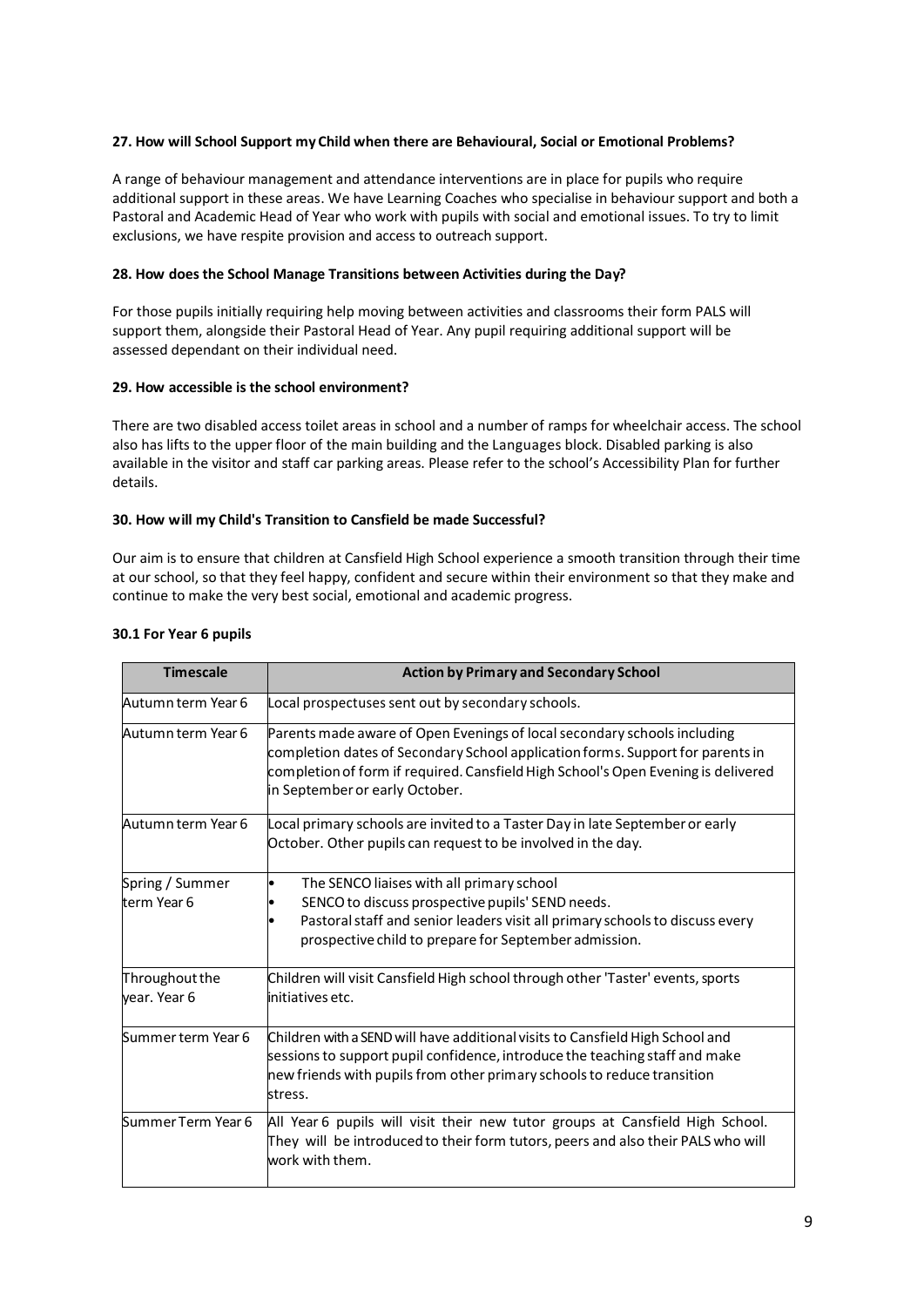| Autumn Term in Year 7 Based on primary school liaison visits, parental discussions and careful monitoring |
|-----------------------------------------------------------------------------------------------------------|
| of new Year 7 children, additional support programmes will be implemented for                             |
| pupils who are finding the transition period difficult. PALS (pupils who have had                         |
| special training) will also be available for support and advice.                                          |
|                                                                                                           |

## **30.2 For All Other Year Groups: Mid Term Admissions**

Parents can apply for a place at the school via Wigan Local Authority. The school follows the Local Authority local protocol for admissions. Once the school receives an application, your child's previous school will be contacted for key information relevant to your child's education and wellbeing.

School then contact parents and arrange an admissions interview where any additional SEND needs will be identified and will be referred to the SENCO for further consultation. We intend the transition to a new school to be as smooth as possible.

#### **31. How will Transition to Post-16 Provision be Managed?**

- All pupils can attend presentations given by all local post-16 providers in the authority.
- All pupils have the opportunity to have sessions with our Careers Advisor.
- The Careers Advisor is available before and after school as well as at lunchtimes.
- Opportunities for trips to local colleges and university taster days are delivered.
- We endeavour to work closely with all post-16 providers to ensure that they are aware of any special needs of the pupils
- Post-16 provision is a key focus of EHC Plan reviews in Year 10 and Year 11.

#### **32. How are Parents Involved in the School?**

Prospective parents / carers are welcome to visit the school and discuss the child's needs with staff.

We offer a variety of after school events for parents to discuss their child's progress or concerns. At a number of events through the year parents are asked to complete feedback questionnaires expressing their views.

The pastoral team work closely with parents in all aspects of the child's education and wellbeing.

Parental support is invaluable in helping us to enable your child to make good progress and to take an active interest in what your child is learning at school.

#### **33. How do I Contact the School's SENCO?**

The SENCO is always available by telephone and aims to respond within one working day of parental communication. The SENCO is also available during all parents' evenings and via appointment.

If you wish to have a tour of the school or need any further information, please contact the school directly and this can be arranged.

If you are considering applying for a place for any child, please use the link on our website: http://www.cansfield.wigan.sch.uk

#### **34. Details of Wigan's Local Offer**

http://www.wigan.gov.uk/Resident/Education/Special-Educational-Needs-and-Disability/Special-Educational-Needs-and-Disabilities.aspx

#### **35. Other Wigan LA Links:**